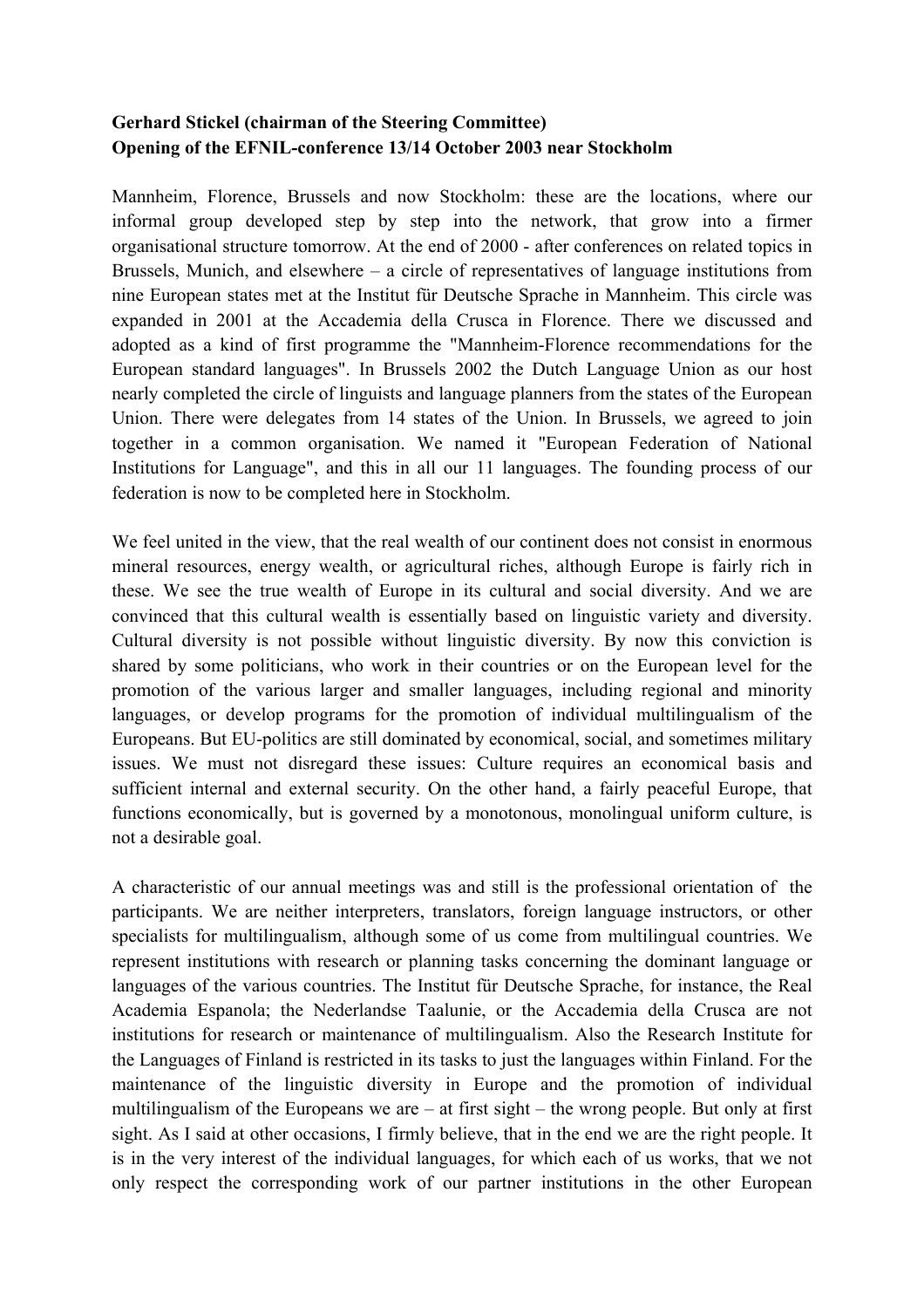countries but also learn from them and support them by exchange of experiences and through joint actions and projects. Part of this collaboration is also to propagate the idea that the citizens in our individual countries should not be satisfied with their national language or languages but decide for multilingualism, which transcends the national borders – if not for themselves, then for their children and grandchildren. This is not the occasion to discuss possibilities and restrictions of active and receptive multilingualism. But we should propagate the idea: whoever wants to care for the development of his own language, should also learn other languages. Who – like myself – has left the best age for language learning far behind, should encourage his children and grandchildren in language learning.

A last, just a brief historical reflection on the value of the European linguistic diversity. Some economists and politicians keep arguing that the many languages in Europe not only cause great costs but make effective communication difficult and thereby hamper economical, industrial, and scientific progress. One uniform language for all Europeans would be less expensive and more efficient. History, however, teaches a different lesson. Europe has always been multilingual, but until the end of the middle ages, it had one common language for sciences, humanities, the church, domains of law and politics. It was Latin, which left its traces not only in the romance languages. This common language, however did not produce scientific, economical, and cultural progress, but rather a dogmatic immobility in many fields and domains. Modern, creative Europe evolved only with the emancipation of the so called vernacular languages from Latin. The great literature of the European nations, renaissance of the arts, modern philosophy, and the many scientific and technological discoveries and developments were not created on the basis of a uniform common language, but evolved out of the multitude of the various European languages. It is absurd to imagine that Dante, Cervantes, Moliere, Shakespeare, Goethe, Andersen had all written in Latin. These and other poets, philosophers, scientists, and scholars wrote in those many languages that from the 15. century on gradually developed into complete languages, that is, languages, in which everything can be said and written, what is known and meant.

Our federation of language institutions of the member states of the European Union wants to contribute to maintenance and development of our languages in their diversity and their wealth, no only in our own interest but also in the interest of a positive cultural and social future of Europe as a whole.

Our conference will treat two aspects of linguistic Europe: First the present situation of several states and languages will be presented, especially under the aspect of the changes and dangers of certain domains. As the second main topic, the legal conditions for language use and development in different countries will be presented and discussed. Tomorrow a general assembly of the members will deal with the organisational matters, that have to be discussed and decided.

Appropriate thanks to our hosts will have to wait until the end of the conference. But I hasten to thank Olle Josephson and his collaborators for the careful preparation of our meeting. The fact that so many of us have come is an empirical proof for the good preparation of the